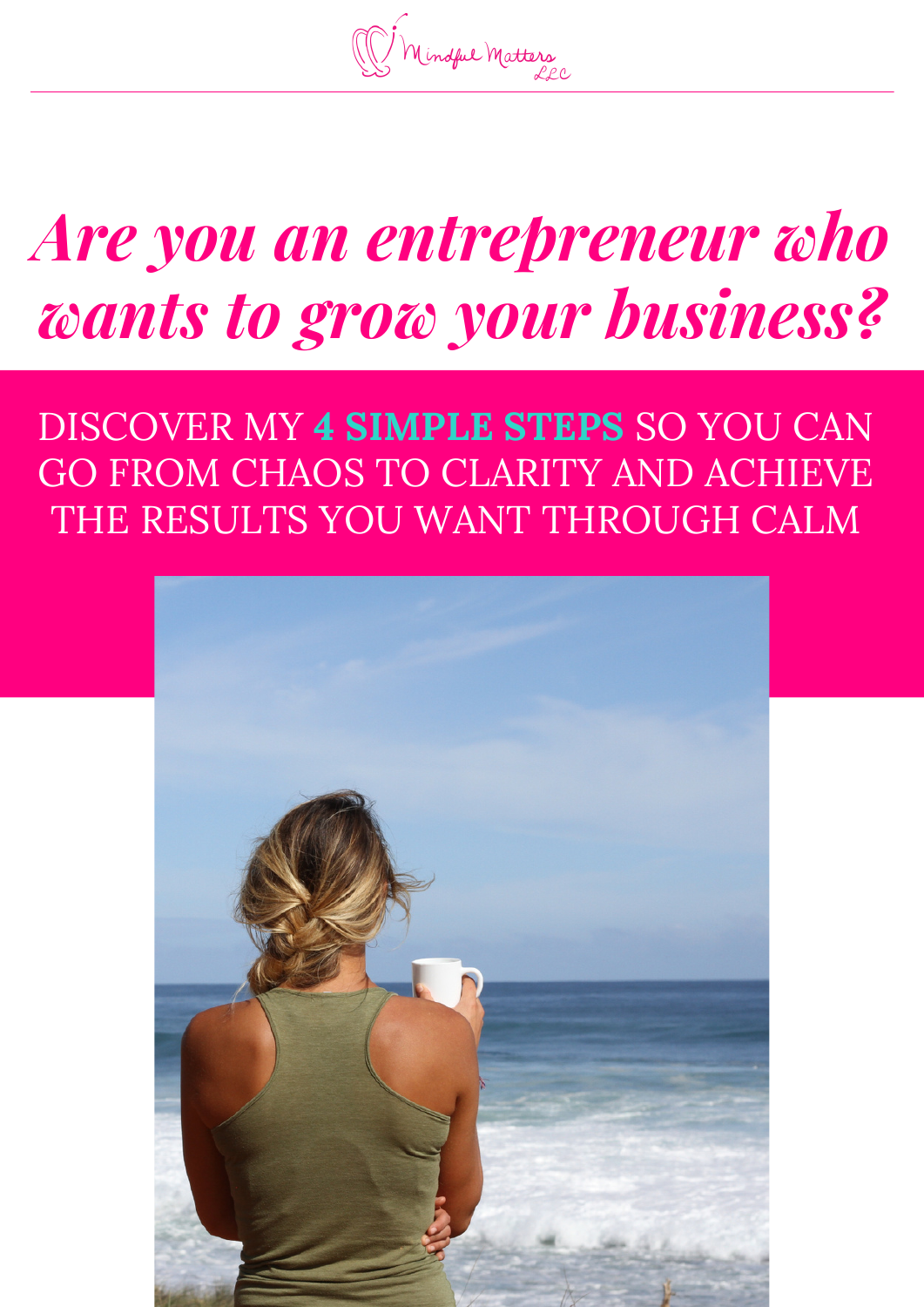### *By using the CALM™ Method, you'll learn how to:*

- Replace fear & doubt with confidence, and start making empowered decisions that grow your business
- Attract new and prospective clients with ease
- Sustain your energy, focus and motivation even when you're not getting the results you want

### *You can also apply this method to the other areas of your life. These 4 steps can be used to help you feel more empowered in virtually any situation, including:*

- Setting boundaries with the people in your life
- Getting motivated to work out and eat healthier
- Balancing work and personal life

### *The CALM™ Method...*

...is a quick and simple practice that you can use day to day to help you change the way you see and ultimately experience those situations in your life!

Learn more about my CALM™ Method Video Training Series by visiting [http://bit.ly/calmmethodvideoseries.](http://bit.ly/calmmethodvideoseries)

If you have any questions, please email me at [nikki@mindfulmattersliving.com.](mailto:nikki@mindfulmattersliving.com)

Enjoy using this simple, yet powerful process!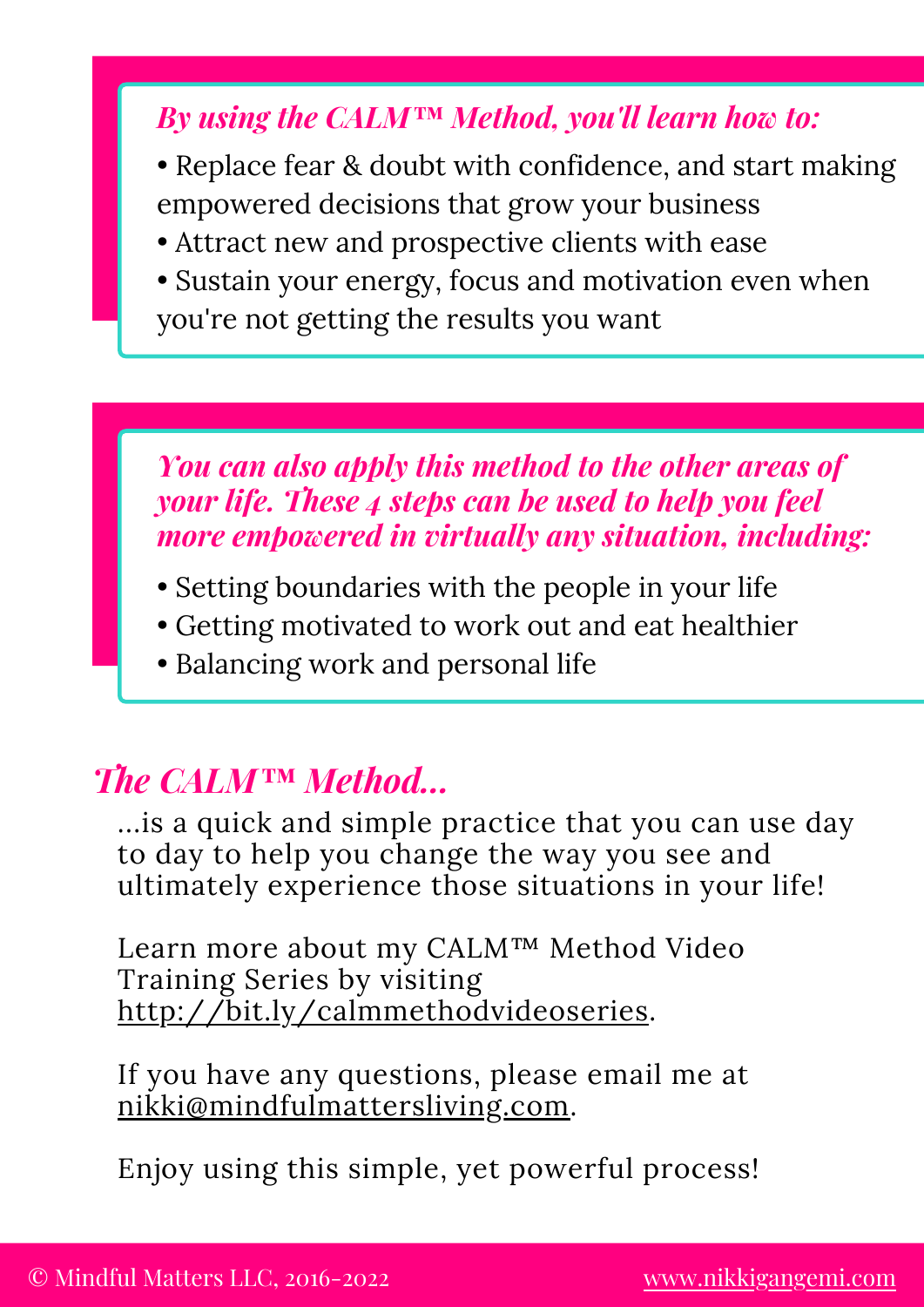# *CALM™ Method*

## **Conscious**

**Become conscious of how you're feeling.**

*Example: I feel nervous.*



**Tune in and become aware of the thoughts that are causing you to feel that emotion.**

*Example: What if this doesn't work out? I could make a mistake. What will people think?*

*Cut out the card below and post as a reminder to yourself!*



*Ask:* **Is this true? If you had to put each thought into one category, fact or belief, which category would it belong in?**

# **Lean**

#### **Lean towards what else is possible. What's another possibility? What else might be true?**

*Example: Maybe things will work out. I've done things right before.*

## *Make a new choice*

**Choose a new thought. You are the creator of your thoughts, so choose again.**

*Example: Right now in this moment, I choose to let this go.*